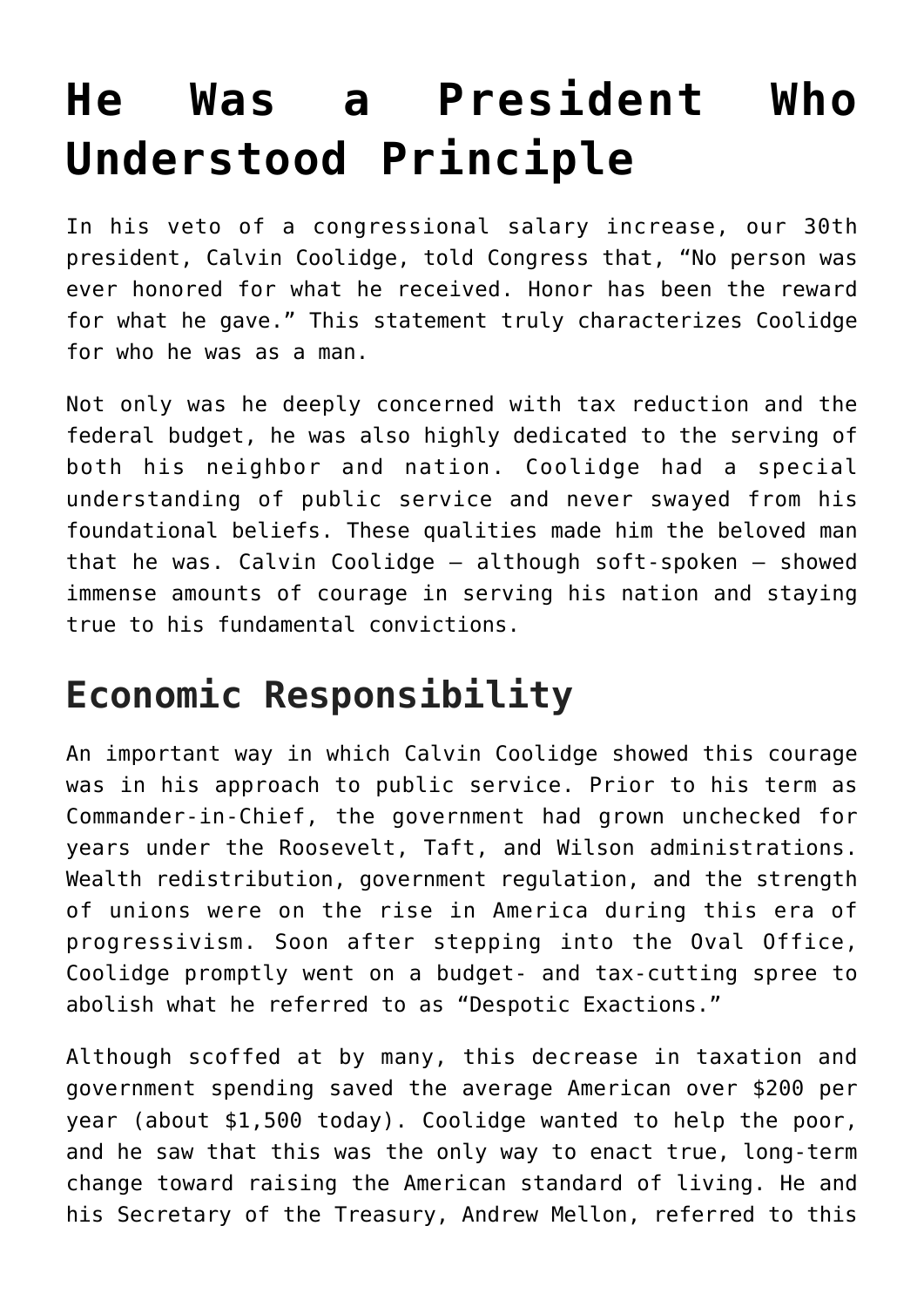policy as "Scientific Taxation." Coolidge once said, "Collecting more taxes than is absolutely necessary is legalized robbery." This informed approach was his creative service to the least of these.

It took an immense amount of courage on Coolidge's part to abandon previous methods and take a new approach to public service. This new approach was both utilitarian and grounded in a strong respect for people's basic human rights. Though unorthodox, his principled fiscal stewardship caused many poor Americans to succeed in achieving a better life. With the national debt being cut almost in half, the 17.5 percent increase in the nation's wealth, and illiteracy being cut in half as well, his presidential term was a success by any standard.

## **Strong Principles**

Although seemingly reserved, Coolidge was a man of strong principles. He called his fellow citizens to return to the proven principles of the American political tradition and encouraged them to examine their own beliefs in light of these principles. He believed strongly in the limits of social engineering, the nature of wealth, individual responsibility, and society's dependence on moral and religious values. His ability to stand by these fundamental convictions in the face of adversity is rare among men.

In her book entitled *Coolidge*, Amity Shlaes refers to President Coolidge as our "Great Refrainer." She suggests that inaction can benefit a nation more than action, as demonstrated by his numerous vetoed bills. "This was the boy with his finger in the dike, stopping a great progressive tide," she accurately states. Throughout his life, Calvin Coolidge rejected what Bastiat called "legal plunder" and worked toward the creation not only of wealth but of beauty.

Calvin Coolidge's messages regarding public service and his